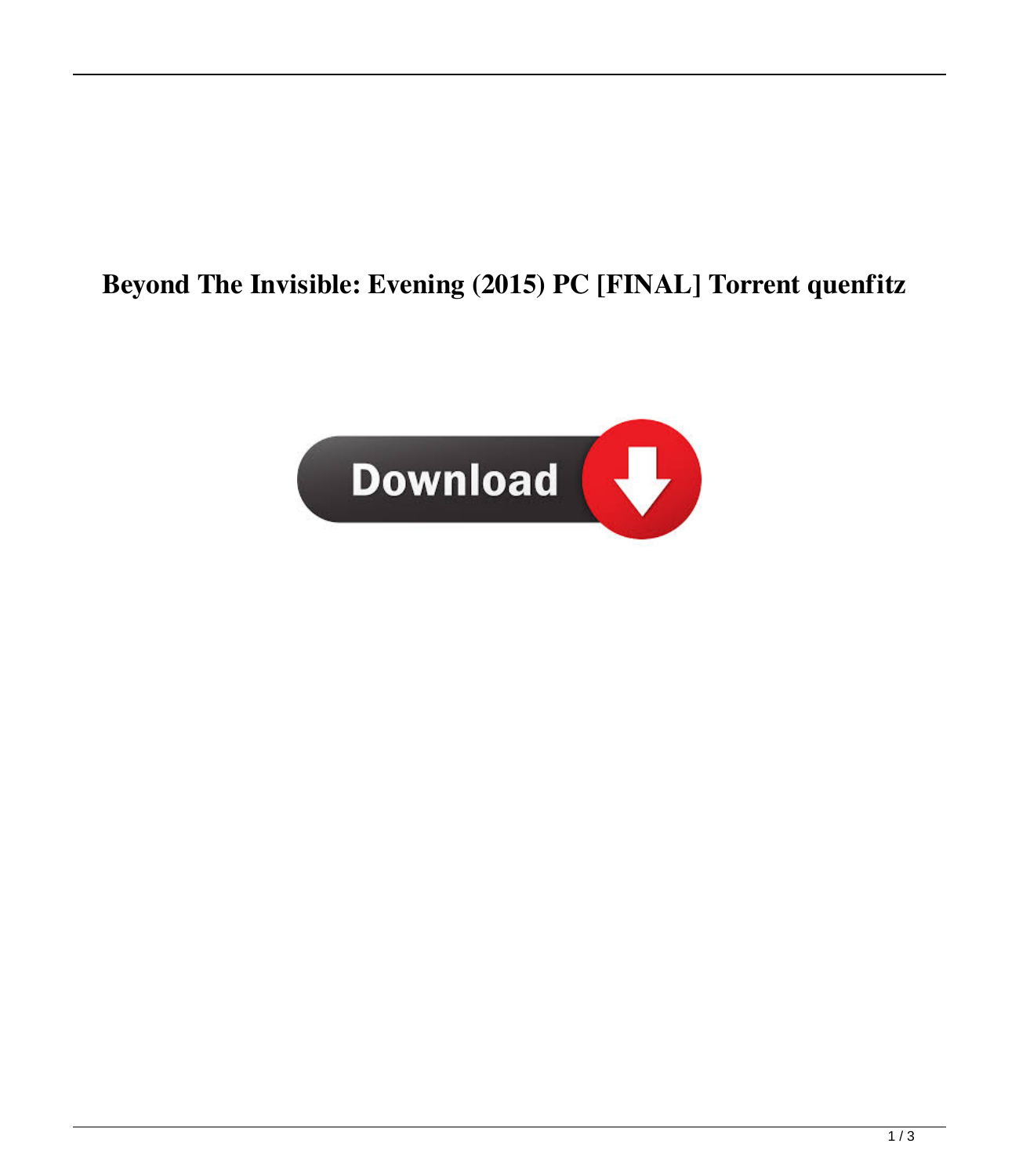Film: A complete screenless scene where the boy watches the town transform into a mist. The towns people are unable to see, or at least communicate with, one another. Awards and nominations 1996 Young Artist Awards: Nominated for Best Leading Young Actor in a Television Series, Drama - Ricky Boyd (for the episode "Father Figures") References Category:1993 American television series debuts Category:1996 American television series endings Category:1990s American television series Category:First-run syndicated television programs in the United States Category:Television programs based on books Category:Television series by CBS Television StudiosQ: Why do we use complex analysis as a substitute for calculus? I have been reading a ton of stuff regarding complex analysis, and I get it: complex numbers are used as a replacement for real numbers to handle problems with quadratic and cubic functions, but why do we still use calculus? Why don't we just use complex analysis from the start, such as separating complex variables into real and imaginary parts? Why do we have to use calculus to derive theorems involving complex functions, when we could have simply used complex analysis from the start? I am asking this because I like calculus, and I am curious as to the reasoning behind using complex analysis. A: As you note, calculus is used to derive theorems about complex functions. Complex functions are being used for more and more interesting and important applications, particularly in physics and engineering. If we want to understand complex functions, we need to know the (covariant) derivative of a complex function, and that derivative involves calculus. That's why we use calculus. In the other direction, the process of calculus involves a series of questions, including the following: When does a limit exist? When is the derivative continuous? When is the derivative discontinuous? In other words, calculus and complex analysis are interdependent. There is a lot of applications that only makes sense in the context of complex analysis, even when one happens to just write equations involving complex numbers. Say, for example, you are designing a hydraulic valve, and you're given the function  $\frac{s}{z}=\frac{\gamma_3\tanh(z)-\cos(z)-\frac{1}{2.5}$  That is, your job is to minimize the function  $\frac{s}{r}(x)=\int_0^x t^2 \, ds$